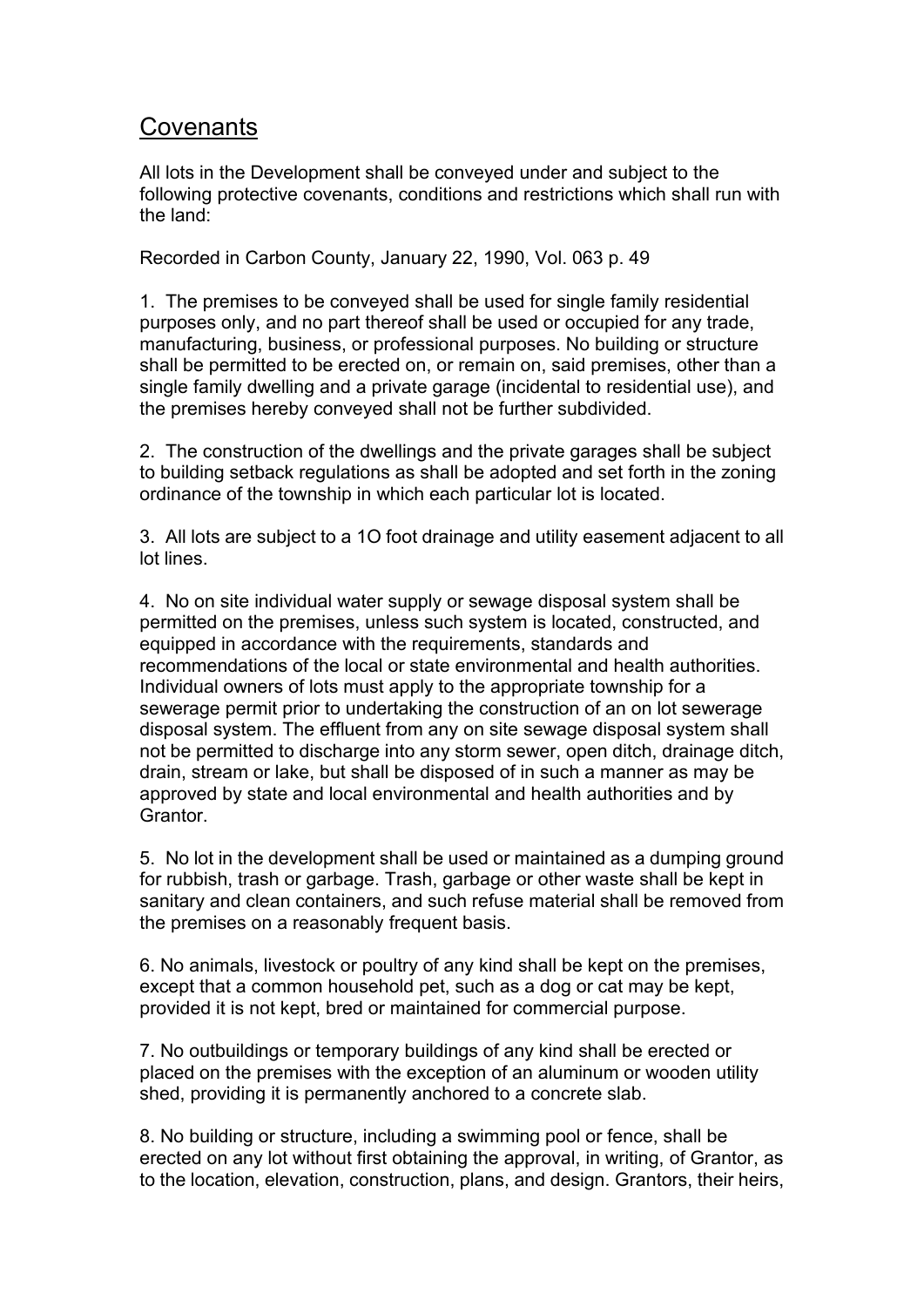successors and assigns, shall approve or disapprove, in writing, the said location, elevation, construction, materials, colors, plan and design within fifteen (15) days after the plans and specifications for same have been completely submitted. Plans drawn to scale must be submitted for approval. They should show dimensions of lot; lot number; location of buildings with respect to lot lines; location of well on lot and their locations with respect to wells on adjoining lots, if any, and such other information as the Grantor may from time to time require. Exterior construction of any building, structure or any improvement and backfilling or grading must be completed within one (1) year from date that the construction operations are commenced. The storage of building materials on the premises shall be prohibited except during the building period. The dwelling must have a total minimum of 1,250 square feet of finished living space in the case of a single story dwelling and 1,60O square feet of finished living space in the case of a two story dwelling. Said disapproval may be based on purely aesthetic grounds. Grantors reserve the right to charge a fee for review of such plans.

9. All contractors and sub-contractors shall obtain work permits from Grantors prior to performing any work in the Development.

10. No unlicensed vehicle and no vehicle which is inoperative for a period in excess of thirty (30) days shall be kept on the premises unless it is placed completely in an enclosed garage. The Grantees, their heirs and assigns, agree to permit Grantors or municipal authorities to remove and dispose of any such vehicle which are kept in violation of /this section as they see fit. Any monies beyond expenses incurred for removal and disposition are to be returned to the legal owner of the vehicle.

11. No single or doublewide mobile homes, no unapproved modular homes, and no trailers or house trailers shall be permitted to be placed upon the premises or used for residential purposes. Any building constructed with cement blocks shall be finished in such a manner that the exterior of the building does not reveal the facing of such cement block or concrete block. 12. No signs of any type shall be erected or maintained on the premises. The Grantee agrees to remove any signs within five (5) days after notice from the

Grantors, and in the event signs are not removed within five (5) days, the Grantors reserve the right to enter onto the premises hereby conveyed, for the purpose of removing such signs, and the Grantee agrees to pay the reasonable cost of said removal.

13. In the event that one or more of these protective covenants and restrictions are violated, Grantors, besides their remedies at law or in equity, upon notice to Grantee, may remove such violations from the premises and to be reimbursed by Grantee for the cost and expenses of removing same from the Development.

14. All of the Lots in the Development are under and subject to additional restrictions, covenants and easements, if any, as may appear on the recorded plot plans. The duties and obligations herein imposed upon Grantee are not merely personal but extend to every successor of Grantee in title or in ownership, as well as any respective heirs, executors, administrators and assigns, and shall run with each lot conveyed. The title and ownership of the lands of Grantors in the Development and the rights and powers of the